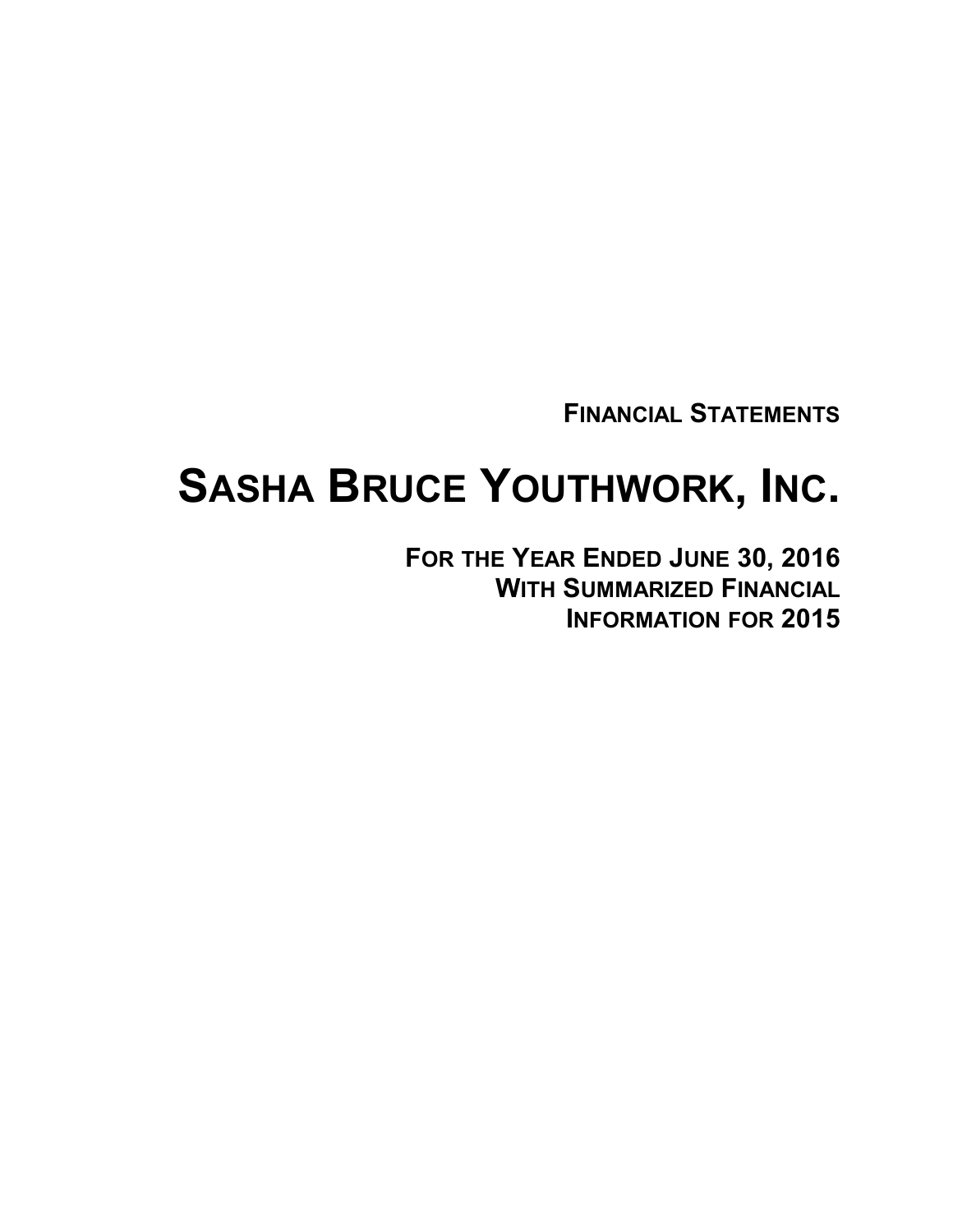# **CONTENTS**

|             |                                                                                                                                          | <b>PAGE NO.</b> |
|-------------|------------------------------------------------------------------------------------------------------------------------------------------|-----------------|
|             | <b>INDEPENDENT AUDITOR'S REPORT</b>                                                                                                      | $2 - 3$         |
|             | EXHIBIT A - Statement of Financial Position, as of June 30, 2016,<br>with Summarized Financial Information for 2015                      | 4               |
| EXHIBIT B - | Statement of Activities and Change in Net Assets, for the<br>Year Ended June 30, 2016, with Summarized Financial<br>Information for 2015 | 5               |
| EXHIBIT C - | Statement of Functional Expenses, for the Year Ended<br>June 30, 2016, with Summarized Financial Information<br>for 2015                 | $6 - 7$         |
| EXHIBIT D - | Statement of Cash Flows, for the Year Ended June 30,<br>2016, with Summarized Financial Information for 2015                             | 8               |
|             | NOTES TO FINANCIAL STATEMENTS                                                                                                            | $9 - 15$        |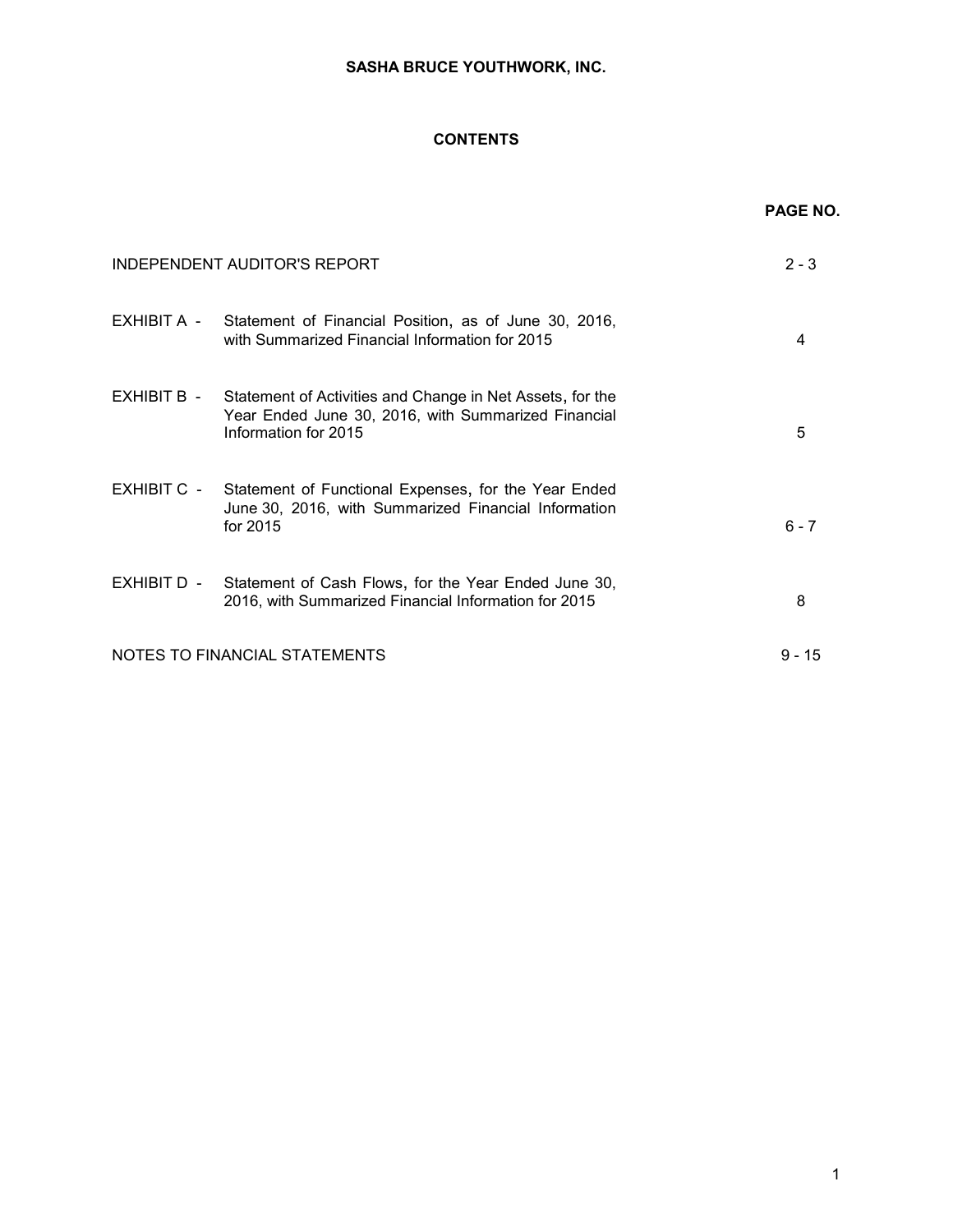

# **INDEPENDENT AUDITOR'S REPORT**

To the Board of Directors Sasha Bruce Youthwork, Inc. Washington, D.C.

We have audited the accompanying financial statements of Sasha Bruce Youthwork, Inc. (SBY), which comprise the statement of financial position as of June 30, 2016, and the related statements of activities and change in net assets, functional expenses and cash flows for the year then ended, and the related notes to the financial statements.

### **Management's Responsibility for the Financial Statements**

Management is responsible for the preparation and fair presentation of these financial statements in accordance with accounting principles generally accepted in the United States of America; this includes the design, implementation and maintenance of internal control relevant to the preparation and fair presentation of financial statements that are free from material misstatement, whether due to fraud or error.

# **Auditor's Responsibility**

Our responsibility is to express an opinion on these financial statements based on our audit. We conducted our audit in accordance with auditing standards generally accepted in the United States of America*Government Auditing Standards*. Those standards require that we plan and perform the audit to obtain reasonable assurance about whether the financial statements are free from material misstatement.

An audit involves performing procedures to obtain audit evidence about the amounts and disclosures in the financial statements. The procedures selected depend on the auditor's judgment, including the assessment of the risks of material misstatement of the financial statements, whether due to fraud or error. In making those risk assessments, the auditor considers internal control relevant to the entity's preparation and fair presentation of the financial statements in order to design audit procedures that are appropriate in the circumstances, but not for the purpose of expressing an opinion on the effectiveness of the entity's internal control. Accordingly, we express no such opinion. An audit also includes evaluating the appropriateness of accounting policies used and the reasonableness of significant accounting estimates made by management, as well as evaluating the overall presentation of the financial statements.

We believe that the audit evidence we have obtained is sufficient and appropriate to provide a basis for our audit opinion.

# **Opinion**

In our opinion, the financial statements referred to above present fairly, in all material respects, the financial position of SBY as of June 30, 2016, and the change in its net assets and its cash flows for the year then ended in accordance with accounting principles generally accepted in the United States of America.

> **4550 MONTGOMERY AVENUE · SUITE 650 NORTH · BETHESDA, MARYLAND 20814 (301) 951-9090 · FAX (301) 951-3570 · WWW.GRFCPA.COM \_\_\_\_\_\_\_\_\_\_\_\_\_\_\_\_\_\_\_\_\_\_\_\_\_\_\_**

**MEMBER OF CPAMERICA INTERNATIONAL, AN AFFILIATE OF HORWATH INTERNATIONAL** MEMBER OF THE AMERICAN INSTITUTE OF CERTIFIED PUBLIC ACCOUNTANTS' PRIVATE COMPANIES PRACTICE SECTION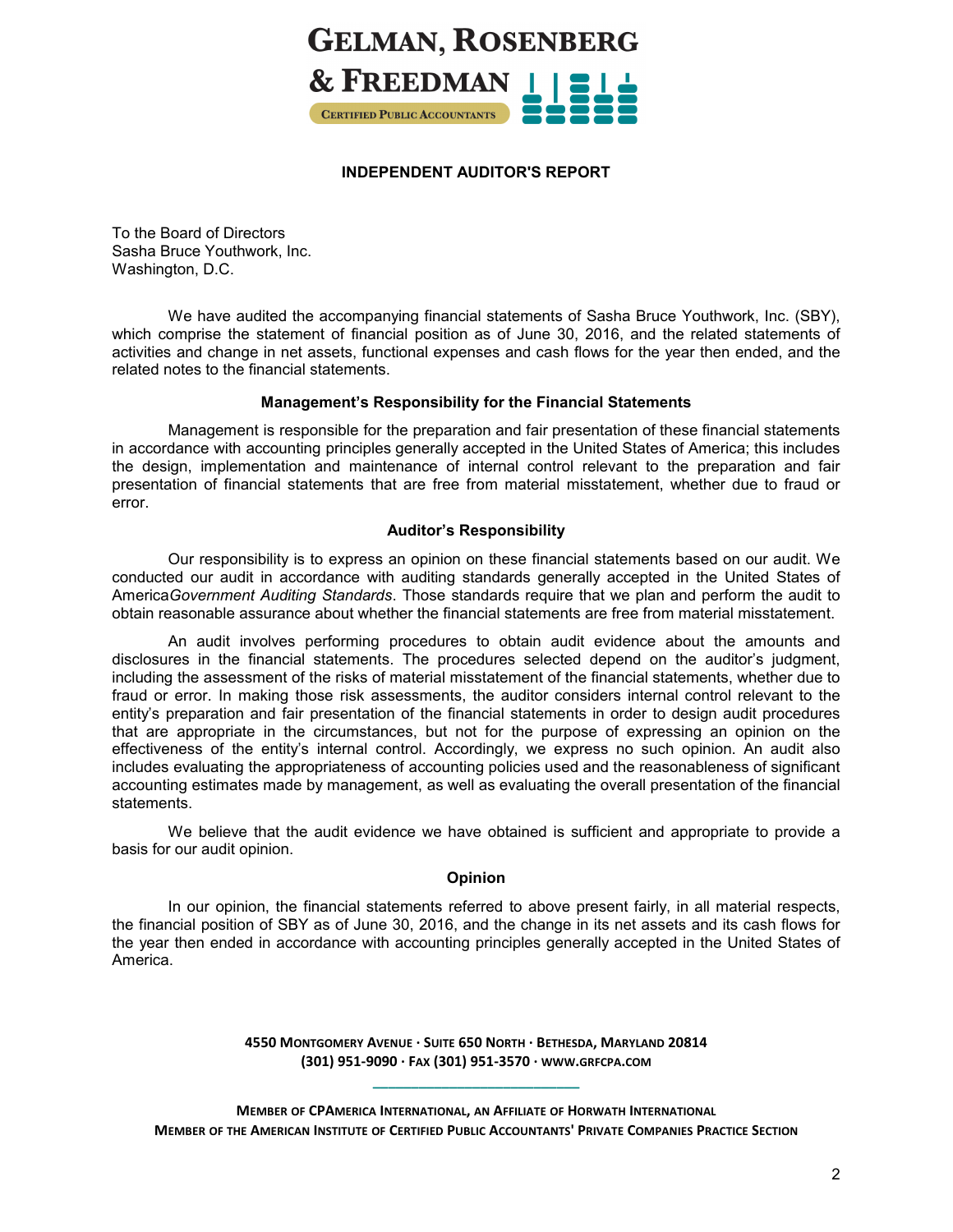## **Report on Summarized Comparative Information**

We have previously audited SBY's 2015 financial statements, and we expressed an unmodified audit opinion on those audited financial statements in our report dated January 21, 2016. In our opinion, the summarized comparative information presented herein as of and for the year ended June 30, 2015, is consistent, in all material respects, with the audited financial statements from which it has been derived.

Gelman Roseaberg & Freedman

December 12, 2016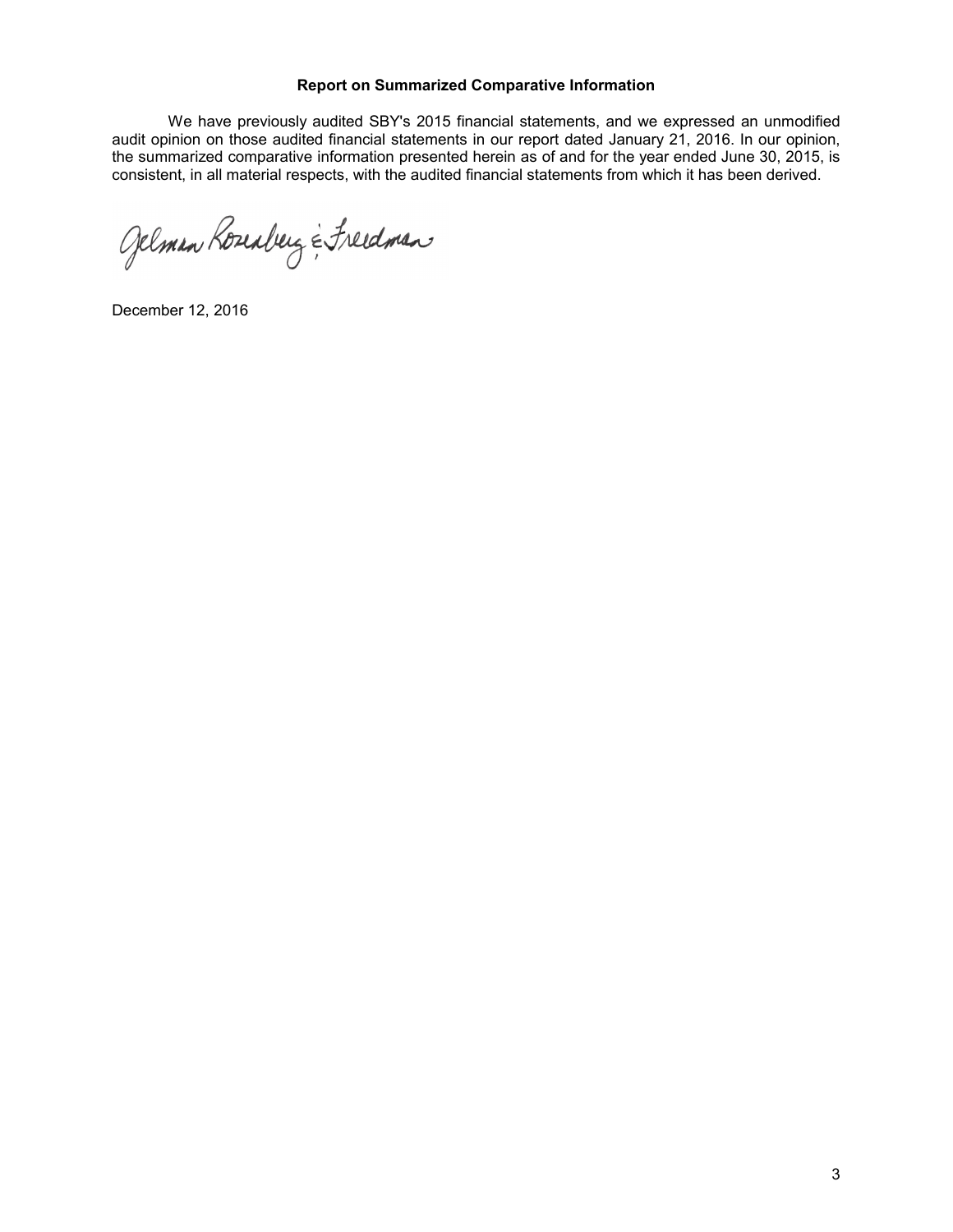## **STATEMENT OF FINANCIAL POSITION AS OF JUNE 30, 2016 WITH SUMMARIZED FINANCIAL INFORMATION FOR 2015**

# **ASSETS**

|                                                                                                                                      | 2016                                                    |                           | 2015                                                   |
|--------------------------------------------------------------------------------------------------------------------------------------|---------------------------------------------------------|---------------------------|--------------------------------------------------------|
| <b>CURRENT ASSETS</b>                                                                                                                |                                                         |                           |                                                        |
| Cash and cash equivalents<br>Accounts receivable<br>Prepaid expenses<br>Other current assets                                         | \$<br>861,850<br>828,388<br>41,322<br>10,907            | $\boldsymbol{\mathsf{s}}$ | 645,989<br>854,564<br>97,288<br>10,328                 |
| Total current assets                                                                                                                 | 1,742,467                                               |                           | 1,608,169                                              |
| <b>INVESTMENTS</b>                                                                                                                   | 1,504,402                                               |                           | 1,445,031                                              |
| PROPERTY AND EQUIPMENT                                                                                                               |                                                         |                           |                                                        |
| Land<br><b>Buildings</b><br><b>Building improvements</b><br>Equipment<br>Vehicles                                                    | 477,171<br>1,247,682<br>3,603,615<br>217,560<br>21,824  |                           | 477,171<br>1,247,682<br>3,582,945<br>212,076<br>21,824 |
| Less: Accumulated depreciation and amortization                                                                                      | 5,567,852<br>(3,413,144)                                |                           | 5,541,698<br>(3,264,778)                               |
| Net property and equipment                                                                                                           | 2,154,708                                               |                           | 2,276,920                                              |
| <b>TOTAL ASSETS</b>                                                                                                                  | \$ 5,401,577                                            |                           | \$ 5,330,120                                           |
| <b>LIABILITIES AND NET ASSETS</b>                                                                                                    |                                                         |                           |                                                        |
| <b>CURRENT LIABILITIES</b>                                                                                                           |                                                         |                           |                                                        |
| Accounts payable<br>Accrued expenses<br>Deferred revenue<br>Current portion of mortgages payable<br><b>Total current liabilities</b> | \$<br>95,655<br>153,993<br>103,632<br>25,118<br>378,398 | \$                        | 79,150<br>290,447<br>7,080<br>24,829<br>401,506        |
| <b>OTHER LIABILITIES</b>                                                                                                             |                                                         |                           |                                                        |
| Mortgages payable, net of current portion                                                                                            | 228,981                                                 |                           | 254,243                                                |
|                                                                                                                                      |                                                         |                           |                                                        |
| <b>Total liabilities</b>                                                                                                             | 607,379                                                 |                           | 655,749                                                |
| <b>NET ASSETS</b>                                                                                                                    |                                                         |                           |                                                        |

| <b>TOTAL LIABILITIES AND NET ASSETS</b> |                      | $$5,401,577$ $$5,330,120$ |
|-----------------------------------------|----------------------|---------------------------|
| Total net assets                        | 4.794.198            | 4,674,371                 |
| Unrestricted<br>Temporarily restricted  | 4,493,359<br>300.839 | 4,193,213<br>481,158      |

See accompanying notes to financial statements. 4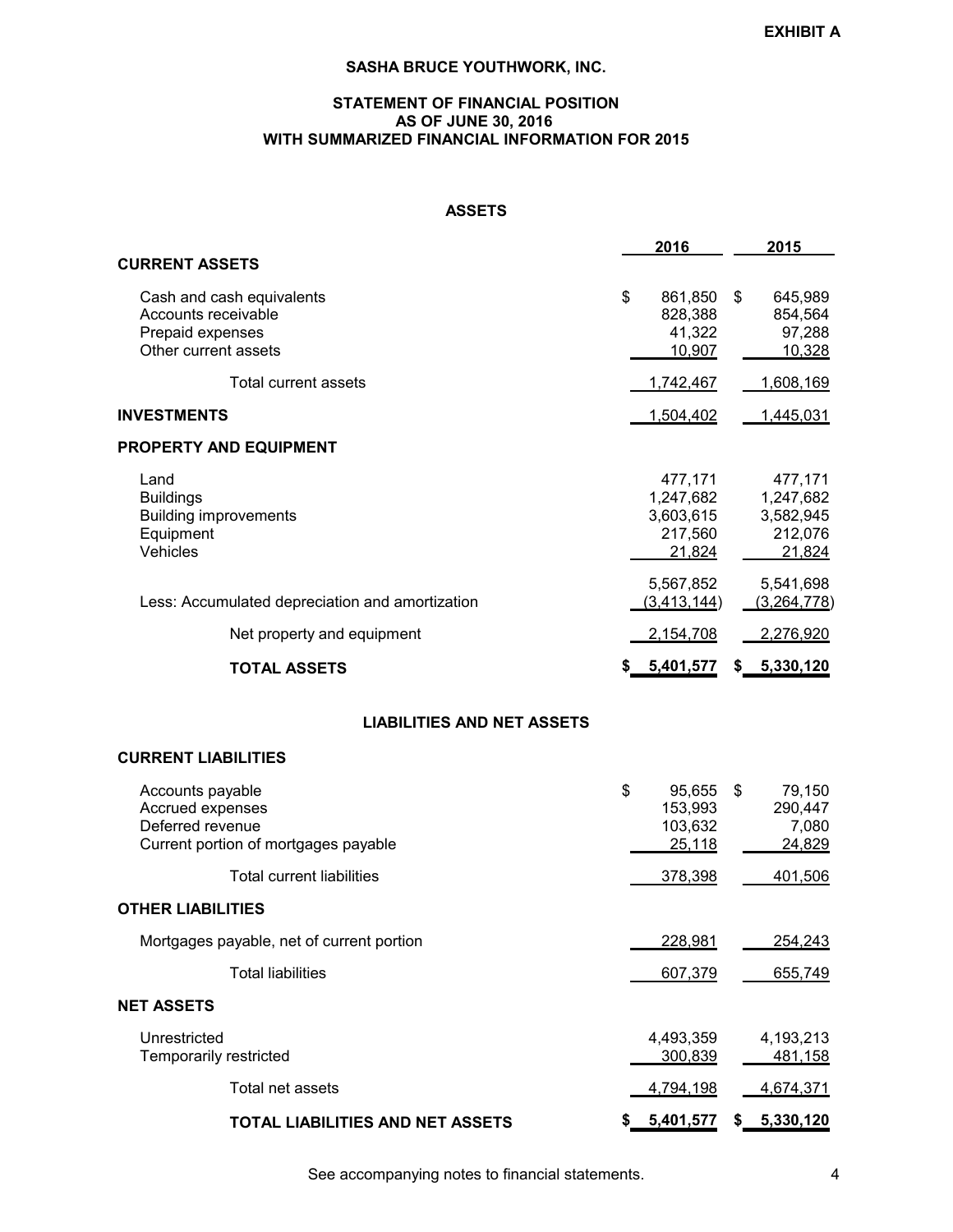# **STATEMENT OF ACTIVITIES AND CHANGE IN NET ASSETS FOR THE YEAR ENDED JUNE 30, 2016 WITH SUMMARIZED FINANCIAL INFORMATION FOR 2015**

|                                     |                    | 2015                           |                    |              |
|-------------------------------------|--------------------|--------------------------------|--------------------|--------------|
|                                     |                    | <b>Temporarily</b>             |                    |              |
|                                     |                    | <b>Unrestricted Restricted</b> | <b>Total</b>       | <b>Total</b> |
| <b>REVENUE</b>                      |                    |                                |                    |              |
| Grants and contracts                | 6,049,075 \$<br>\$ |                                | \$<br>6,049,075 \$ | 6,170,177    |
| Contributions                       | 619,375            | 255,896                        | 875,271            | 1,127,416    |
| United Way                          | 40,552             |                                | 40,552             | 28,809       |
| Investment income                   | 68,116             |                                | 68,116             | 10,654       |
| <b>Contributed services</b>         | 216,926            |                                | 216,926            | 287,039      |
| Special events                      | 443,853            |                                | 443,853            | 936,031      |
| Other revenue                       | 9,768              |                                | 9,768              | 363,460      |
| Net assets released from donor      |                    |                                |                    |              |
| restrictions                        | 436,215            | (436, 215)                     |                    |              |
| Total revenue                       | 7,883,880          | (180, 319)                     | 7,703,561          | 8,923,586    |
| <b>EXPENSES</b>                     |                    |                                |                    |              |
| Program Services:                   |                    |                                |                    |              |
| Safe Homes                          | 4,908,744          |                                | 4,908,744          | 4,247,332    |
| Life Skills Development             | 1,151,908          |                                | 1,151,908          | 1,742,735    |
| Workforce Development and Education |                    |                                |                    |              |
| Opportunities                       | 731,352            |                                | 731,352            | 1,030,368    |
| Total program services              | 6,792,004          |                                | 6,792,004          | 7,020,435    |
| <b>Supporting Services:</b>         |                    |                                |                    |              |
| <b>Management and General</b>       | 576,949            |                                | 576,949            | 1,120,584    |
| Fundraising                         | 214,781            |                                | 214,781            | 304,902      |
| Total supporting services           | 791,730            |                                | 791,730            | 1,425,486    |
| <b>Total expenses</b>               | 7,583,734          |                                | 7,583,734          | 8,445,921    |
| Change in net assets                | 300,146            | (180, 319)                     | 119,827            | 477,665      |
| Net assets at beginning of year     | 4,193,213          | 481,158                        | 4,674,371          | 4,196,706    |
| <b>NET ASSETS AT END OF YEAR</b>    | $$4,493,359$ \$    | $300,839$ \$                   | 4,794,198 \$       | 4,674,371    |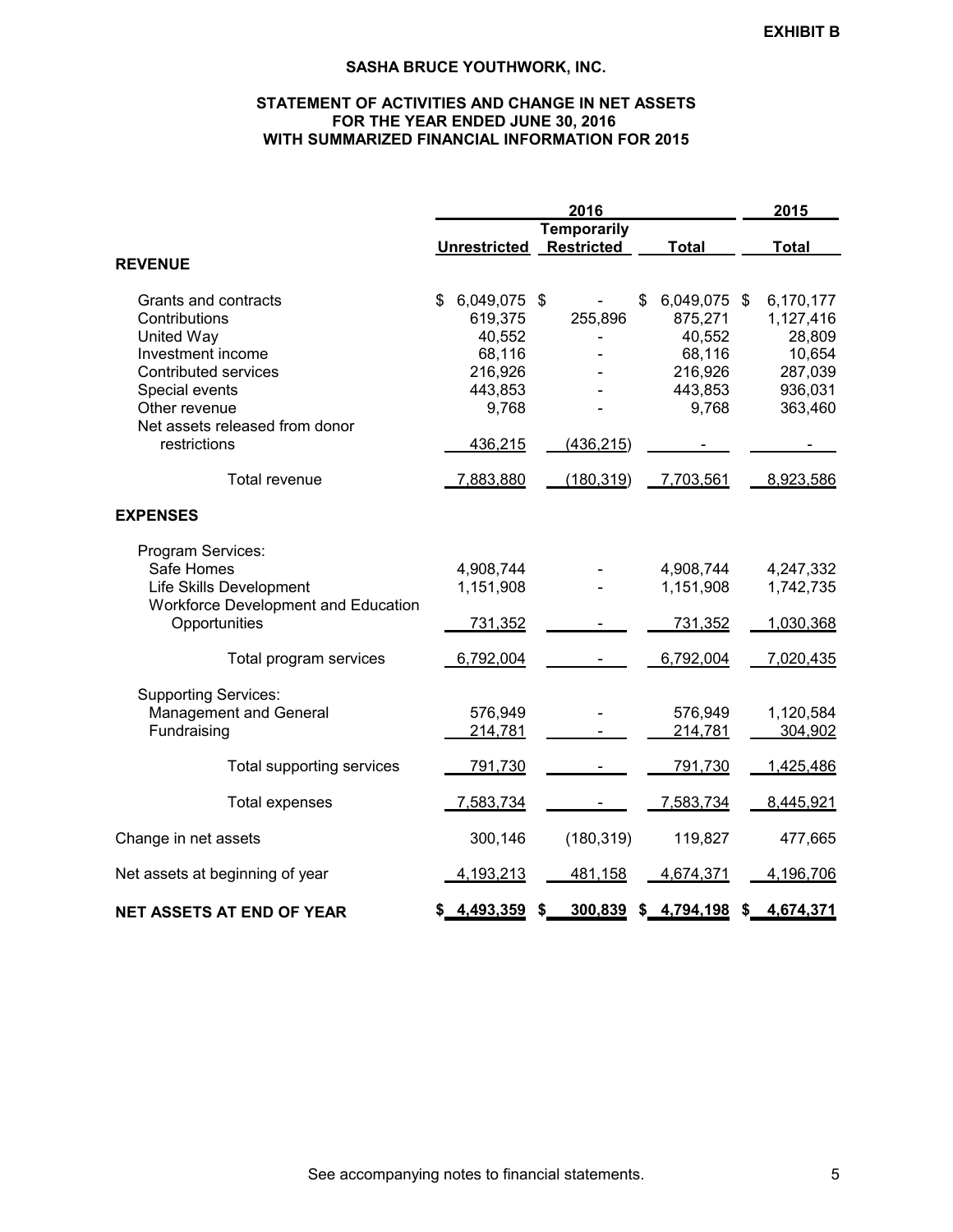# **STATEMENT OF FUNCTIONAL EXPENSES FOR THE YEAR ENDED JUNE 30, 2016 WITH SUMMARIZED FINANCIAL INFORMATION FOR 2015**

|                                   |                         |                   |    |                                          |    |                                                                                 |    | 2016                                       |
|-----------------------------------|-------------------------|-------------------|----|------------------------------------------|----|---------------------------------------------------------------------------------|----|--------------------------------------------|
|                                   | <b>Program Services</b> |                   |    |                                          |    |                                                                                 |    |                                            |
|                                   |                         | <b>Safe Homes</b> |    | <b>Life Skills</b><br><b>Development</b> |    | <b>Workforce</b><br><b>Development</b><br>and Education<br><b>Opportunities</b> |    | <b>Total</b><br>Program<br><b>Services</b> |
| <b>Salaries</b>                   | \$.                     | 2,832,005         | \$ | 566,295                                  | \$ | 249,334                                                                         | \$ | 3,647,634                                  |
| Fringe benefits                   |                         | 570,510           |    | 129,069                                  |    | 56,566                                                                          |    | 756,145                                    |
| Occupancy and other related costs |                         | 339,908           |    | 80,674                                   |    | 121,845                                                                         |    | 542,427                                    |
| Client and auxiliary services     |                         | 136,766           |    | 61,984                                   |    | 88,007                                                                          |    | 286,757                                    |
| Consultants and professional fees |                         | 153,424           |    | 111,666                                  |    | 49,444                                                                          |    | 314,534                                    |
| Donated services                  |                         |                   |    |                                          |    | 21,308                                                                          |    | 21,308                                     |
| Office supplies and expenses      |                         | 29,060            |    | 10,917                                   |    | 8,978                                                                           |    | 48,955                                     |
| Depreciation                      |                         |                   |    |                                          |    |                                                                                 |    |                                            |
| <b>Transportation and travel</b>  |                         | 59,674            |    | 3,203                                    |    | 13,042                                                                          |    | 75,919                                     |
| Equipment rental and maintenance  |                         | 74,695            |    | 11,240                                   |    | 11,542                                                                          |    | 97,477                                     |
| Telephone                         |                         | 62,952            |    | 17,325                                   |    | 7,939                                                                           |    | 88,216                                     |
| Miscellaneous expense             |                         | 1,026             |    |                                          |    | 1,018                                                                           |    | 2,044                                      |
| Investment fees                   |                         |                   |    |                                          |    |                                                                                 |    |                                            |
| Insurance                         |                         | 34,635            |    |                                          |    |                                                                                 |    | 34,635                                     |
| Special events                    |                         |                   |    |                                          |    |                                                                                 |    |                                            |
| Interest expense                  |                         |                   |    |                                          |    |                                                                                 |    |                                            |
| Sub-total                         |                         | 4,294,655         |    | 992,373                                  |    | 629,023                                                                         |    | 5,916,051                                  |
| Indirect cost allocations         |                         | 614,089           |    | 159,535                                  |    | 102,329                                                                         |    | 875,953                                    |
| <b>TOTAL</b>                      | 5                       | 4,908,744         | S  | 1,151,908                                | \$ | 731,352                                                                         | \$ | 6,792,004                                  |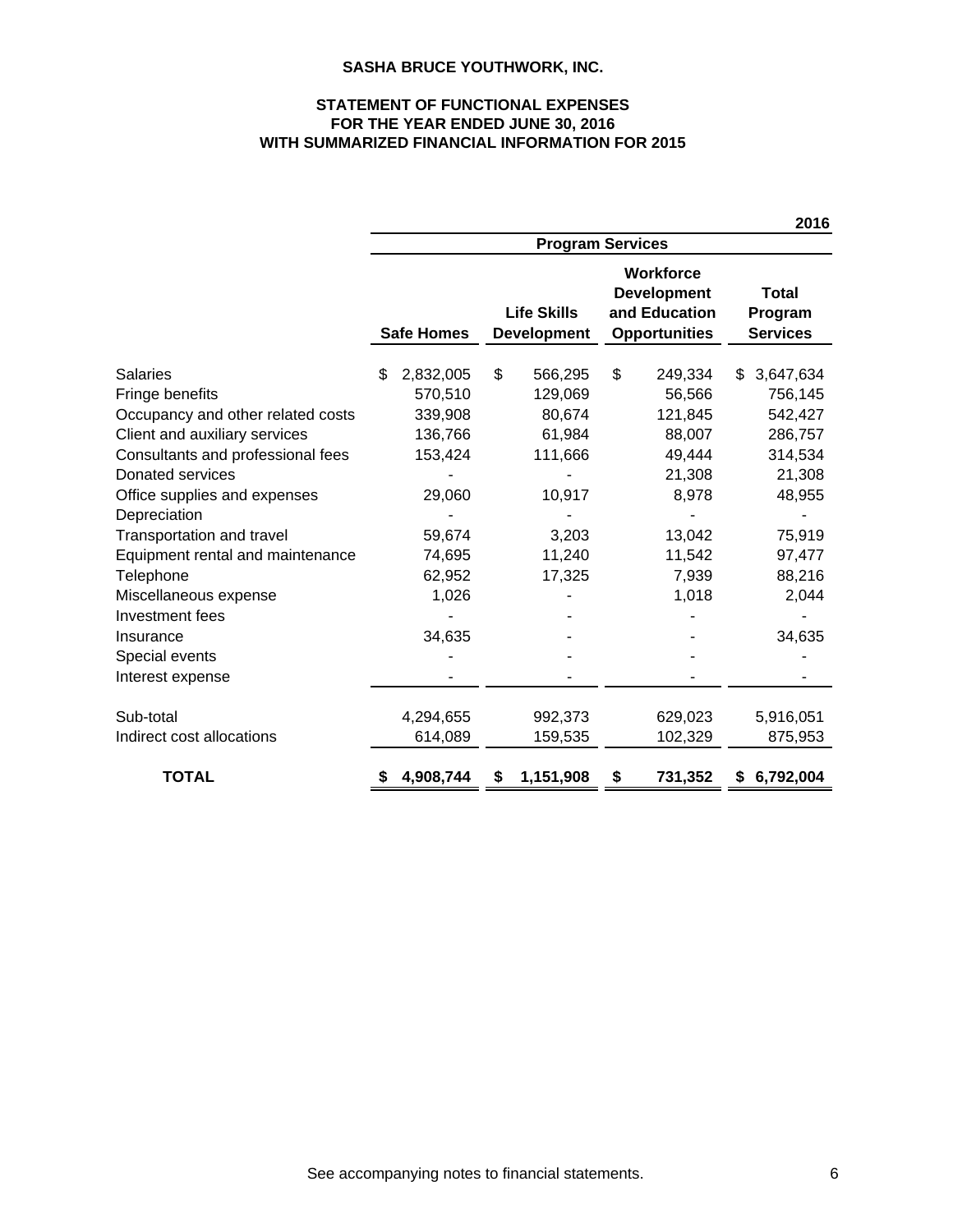**2015**

| <b>Supporting Services</b> |
|----------------------------|
|----------------------------|

| <b>Management</b><br>and General | <b>Fundraising</b> |         | <b>Total Support</b><br><b>Services</b> |           | Total<br><b>Expenses</b> | Total<br><b>Expenses</b> |
|----------------------------------|--------------------|---------|-----------------------------------------|-----------|--------------------------|--------------------------|
| \$<br>590,482                    | \$                 | 112,500 | \$                                      | 702,982   | \$<br>4,350,616          | \$<br>4,452,274          |
|                                  |                    |         |                                         |           |                          |                          |
| 29,521                           |                    | 19,125  |                                         | 48,646    | 804,791                  | 870,058                  |
| (32, 192)                        |                    |         |                                         | (32, 192) | 510,235                  | 448,174                  |
| 8,339                            |                    |         |                                         | 8,339     | 295,096                  | 401,691                  |
| 300,095                          |                    |         |                                         | 300,095   | 614,629                  | 805,914                  |
| 195,618                          |                    |         |                                         | 195,618   | 216,926                  | 287,040                  |
| 65,086                           |                    | 295     |                                         | 65,381    | 114,336                  | 107,379                  |
| 148,366                          |                    |         |                                         | 148,366   | 148,366                  | 172,331                  |
| 15,625                           |                    |         |                                         | 15,625    | 91,544                   | 129,361                  |
| 31,654                           |                    |         |                                         | 31,654    | 129,131                  | 167,615                  |
| 24,200                           |                    |         |                                         | 24,200    | 112,416                  | 131,308                  |
| 6,708                            |                    |         |                                         | 6,708     | 8,752                    | 183,026                  |
| 15,675                           |                    |         |                                         | 15,675    | 15,675                   | 3,516                    |
| 51,826                           |                    |         |                                         | 51,826    | 86,461                   | 84,751                   |
|                                  |                    | 82,861  |                                         | 82,861    | 82,861                   | 199,440                  |
| 1,899                            |                    |         |                                         | 1,899     | 1,899                    | 2,043                    |
|                                  |                    |         |                                         |           |                          |                          |
| 1,452,902                        |                    | 214,781 |                                         | 1,667,683 | 7,583,734                | 8,445,921                |
| (875,953)                        |                    |         |                                         | (875,953) |                          |                          |
|                                  |                    |         |                                         |           |                          |                          |
| 576,949                          | \$                 | 214,781 | \$                                      | 791,730   | 7,583,734<br>S           | \$<br>8,445,921          |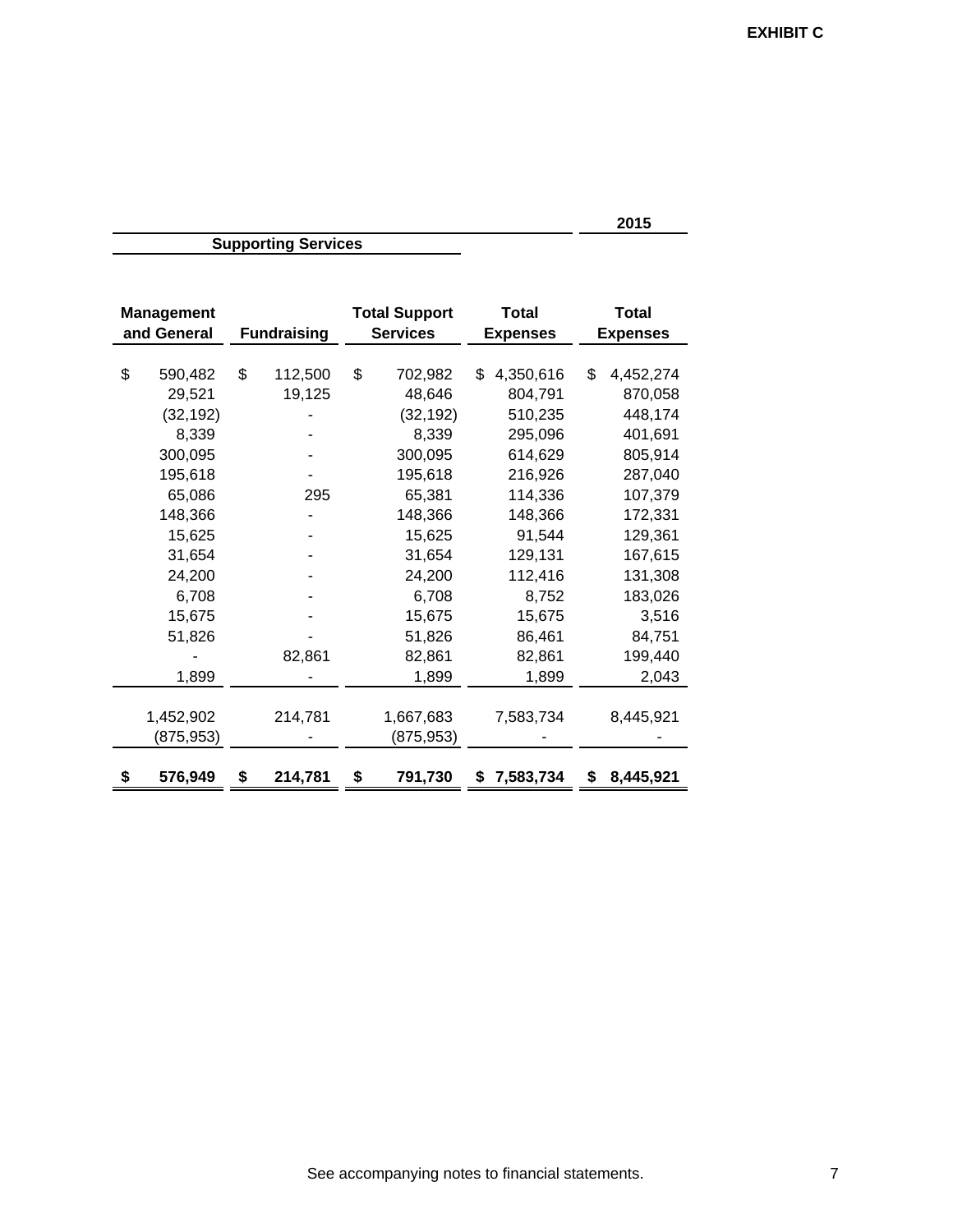# **STATEMENT OF CASH FLOWS FOR THE YEAR ENDED JUNE 30, 2016 WITH SUMMARIZED FINANCIAL INFORMATION FOR 2015**

|                                                                                                |     | 2016                                    |     | 2015                                     |
|------------------------------------------------------------------------------------------------|-----|-----------------------------------------|-----|------------------------------------------|
| <b>CASH FLOWS FROM OPERATING ACTIVITIES</b>                                                    |     |                                         |     |                                          |
| Change in net assets                                                                           | \$  | 119,827                                 | \$  | 477,665                                  |
| Adjustments to reconcile change in net assets to<br>net cash provided by operating activities: |     |                                         |     |                                          |
| Depreciation<br>Unrealized (gain) loss<br>Realized loss (gain)<br>Donated securities           |     | 148,366<br>(35, 871)<br>820<br>(7, 577) |     | 172,331<br>34,653<br>(3,581)<br>(4, 510) |
| (Increase) decrease in:<br>Accounts receivable<br>Prepaid expenses<br>Other current assets     |     | 26,176<br>55,966<br>(579)               |     | 26,495<br>(55, 739)<br>(8, 140)          |
| Increase (decrease) in:<br>Accounts payable<br>Accrued expenses<br>Deferred revenue            |     | 16,505<br>(136, 454)<br>96,552          |     | (22, 118)<br>(101, 499)<br>(22, 055)     |
| Net cash provided by operating activities                                                      |     | 283,731                                 |     | 493,502                                  |
| <b>CASH FLOWS FROM INVESTING ACTIVITIES</b>                                                    |     |                                         |     |                                          |
| Purchase of fixed assets<br>Purchase of investments<br>Sale of investments                     |     | (26, 154)<br>(979, 534)<br>962,791      |     | (1,829)<br>(2,031,565)<br>1,740,923      |
| Net cash used by investing activities                                                          |     | (42, 897)                               |     | (292, 471)                               |
| <b>CASH FLOWS FROM FINANCING ACTIVITIES</b>                                                    |     |                                         |     |                                          |
| Principal payments on mortgages payable                                                        |     | (24, 973)                               |     | (24, 829)                                |
| Net cash used by financing activities                                                          |     | (24, 973)                               |     | (24, 829)                                |
| Net increase in cash and cash equivalents                                                      |     | 215,861                                 |     | 176,202                                  |
| Cash and cash equivalents at beginning of year                                                 |     | 645,989                                 |     | 469,787                                  |
| <b>CASH AND CASH EQUIVALENTS</b>                                                               |     | 861,850                                 | \$  | 645,989                                  |
| <b>SUPPLEMENTAL INFORMATION</b>                                                                |     |                                         |     |                                          |
| <b>Interest Paid</b>                                                                           | \$_ | <u> 1,899</u>                           | \$_ | 2,043                                    |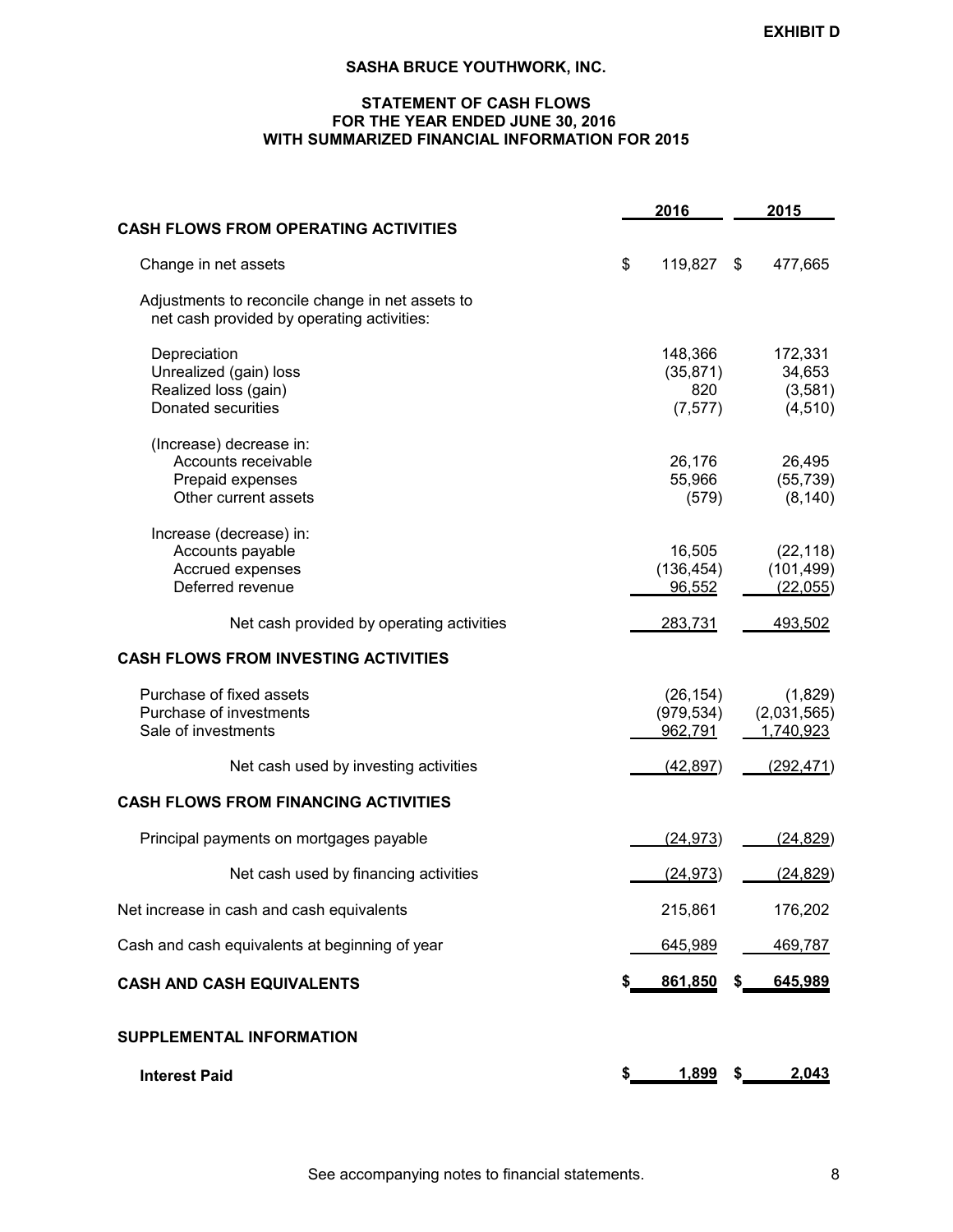## **NOTES TO FINANCIAL STATEMENTS JUNE 30, 2016**

#### **1. SUMMARY OF SIGNIFICANT ACCOUNTING POLICIES AND GENERAL INFORMATION**

#### Organization -

Founded in 1974, the mission of Sasha Bruce Youthwork, Inc. (SBY) is to improve the lives of runaway, homeless and disconnected youth and their families in the Washington, D.C. area. The overarching goal of the organization is to provide youth with the tools they need to curb high risk behaviors, stabilize their living situations, succeed at school, strengthen family relationships and develop the skills they need to be self-sufficient. SBY provides cost-effective services through three primary initiatives: safe homes, life skills, and educational and workforce opportunities. During its 43-year history, SBY has reunited over 13,000 homeless youth with strengthened families. Today, SBY serves approximately 1,500 youth and 5,000 family members annually in the District of Columbia, and through a shelter in Prince George's County, Maryland.

#### Basis of presentation -

The accompanying financial statements are presented on the accrual basis of accounting, and in accordance with FASB ASC 958, *Not-for-Profit Entities*.

The financial statements include certain prior year summarized comparative information in total but not by net asset class. Such information does not include sufficient detail to constitute a presentation in conformity with generally accepted accounting principles. Accordingly, such information should be read in conjunction with SBY's financial statements for the year ended June 30, 2015, from which the summarized information was derived.

Cash and cash equivalents -

Cash and cash equivalents consist of operating cash, checking and savings accounts, and money market funds held outside of its managed investment accounts.

Investments -

Investments in certificates of deposit, institutional mutual funds, equity securities, and debt securities are measured and reported at fair value. The fair values of certificates of deposit, institutional mutual funds, equity securities, and debt securities with readily determinable fair values are based on quotations obtained from national security exchanges.

Certificates of deposit, institutional mutual funds, equity securities, and debt securities with fair values that are not readily determinable are carried at estimated fair values as provided by the investment managers. SBY's management reviews and evaluates the values provided by the investment managers and agrees with the valuation methods and assumptions used in determining their estimated fair values. Due to the inherent uncertainties of these estimates, these values may differ from the values that would have been reported had a ready market for such investments existed.

Realized and unrealized gains and losses are included in investment income in the Statement of Activities and Change in Net Assets.

Accounts receivable -

Accounts receivable approximate fair value and represent amounts due from funding organizations for reimbursable expenses incurred in accordance with grant agreements. Management considers all amounts to be fully collectible within one year. Accordingly, an allowance for doubtful accounts has not been established.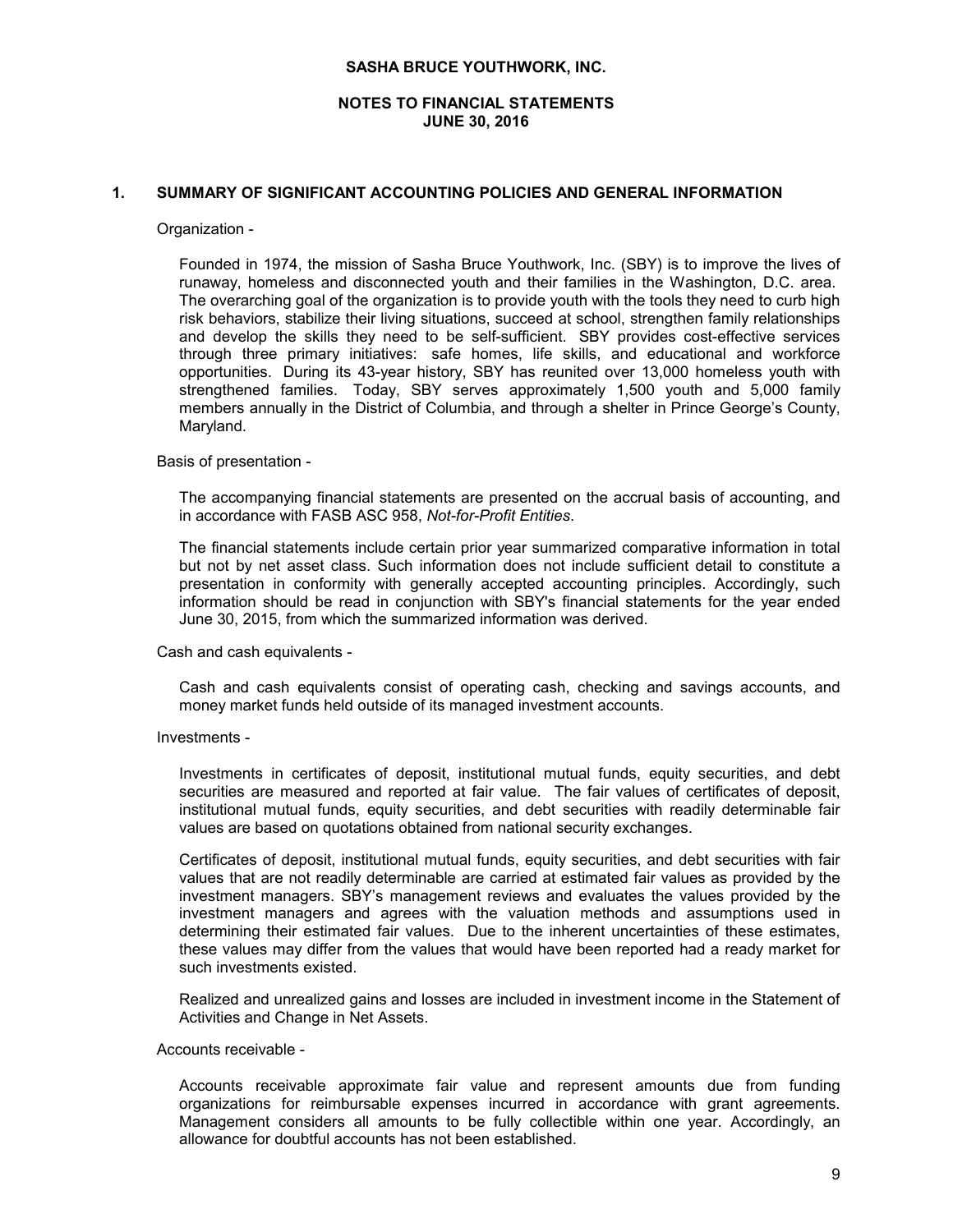### **NOTES TO FINANCIAL STATEMENTS JUNE 30, 2016**

# **1. SUMMARY OF SIGNIFICANT ACCOUNTING POLICIES AND GENERAL INFORMATION (Continued)**

Property and equipment -

Property and equipment greater than \$5,000 is capitalized and carried at cost, generally five to fifteen years. Donated land, buildings, and property and equipment are stated at fair value at the date of donation.

Expenditures for major additions, renewals and improvements greater than \$5,000 are capitalized; expenditures for repairs and maintenance costs are expensed when incurred. Upon the retirement or disposal of assets, the cost and accumulated depreciation are eliminated from the accounts and the resulting gain or loss is reflected in the accompanying Statement of Activities and Change in Net Assets. Depreciation is determined on a straight-line basis over the estimated useful lives of the assets, generally five to fifteen years.

Income taxes -

SBY is exempt from federal tax under the provisions of Section 501(c)(3) of the Internal Revenue Code. Accordingly, the accompanying financial statements do not include a provision for federal and state income taxes. SBY has been classified by the Internal Revenue Service as a publicly supported organization under Section  $170(b)(1)(A)(V)$ . SBY did not have any unrelated business income for the years ended June 30, 2016. SBY recognizes interest expense and penalties on income taxes related to uncertain tax positions in management and general expense on the statement of activities and change in net assets and accounts payable or accrued expenses in the statement of financial position. There is no provision in these financial statements for penalties and interest on income taxes related to uncertain tax positions for the year ended June 30, 2016. Tax years prior to 2013 are no longer subject to examination by the IRS or the tax jurisdiction of the District of Columbia.

Net asset classification -

The net assets are reported in two self-balancing groups as follows:

- **Unrestricted net assets** include unrestricted revenue and contributions received without donor-imposed restrictions. These net assets are available for the operation of SBY and include both internally designated and undesignated resources.
- **Temporarily restricted net assets** include revenue and contributions subject to donorimposed stipulations that will be met by the actions of SBY and/or the passage of time. When a restriction expires, temporarily restricted net assets are reclassified to unrestricted net assets and reported in the Statement of Activities and Change in Net Assets as net assets released from restrictions.

Revenue recognition -

SBY records contributions and certain grants as revenue when they are unconditionally pledged by the donor or when received in cash if not pledged and are recorded as contributions or United Way in the Statement of Activities and Change in Net Assets.

Donated investments are reflected as contributions revenue and are recorded at their fair value on the date of receipt. All contributions are considered to be available for unrestricted use unless specifically restricted by the donor.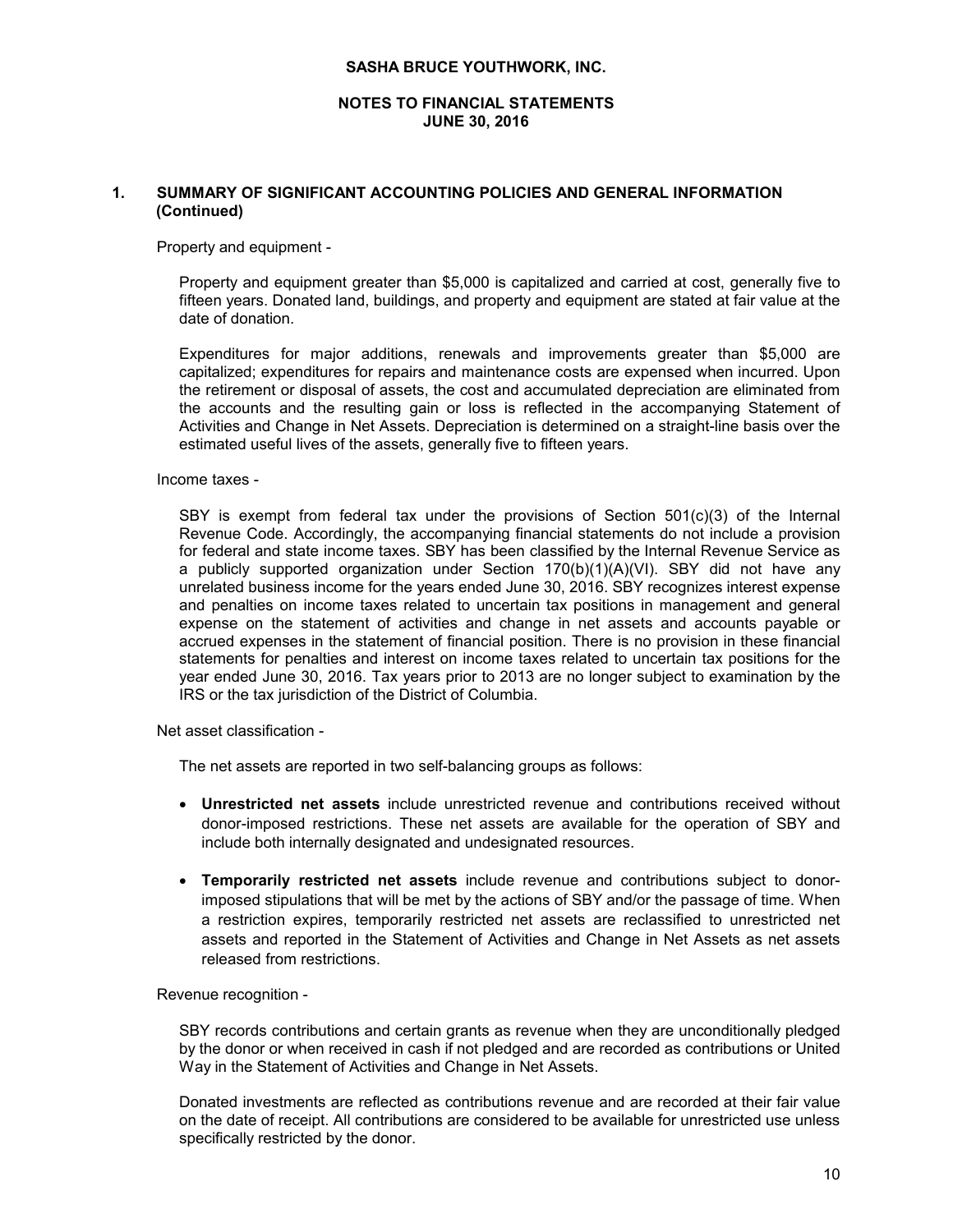#### **NOTES TO FINANCIAL STATEMENTS JUNE 30, 2016**

### **1. SUMMARY OF SIGNIFICANT ACCOUNTING POLICIES AND GENERAL INFORMATION (Continued)**

Revenue recognition (continued) -

Temporarily restricted revenues are contributions with temporary, donor-imposed time and/or program-specific restrictions. These temporary restrictions require that resources be used for specific purposes and/or in a certain period.

SBY receives funding under grants and contracts from the U.S. Government and other grantors for direct and indirect program costs. This funding is subject to contractual restrictions, which must be met through incurring qualifying expenses for particular programs. Revenues from federal and other funding sources considered exchange transactions are recognized when the related expenses are incurred and are recorded as grants and contracts in the Statement of Activities and Change in Net Assets. Expenses charged to federal grants are subject to audit and adjustment. Amounts received from the Federal government that have not yet been spent in accordance with Federal criteria are considered refundable advances and amounts received from non-Federal sources that have not yet been spent in accordance with the grant agreement are considered deferred revenue.

Contributed services are recorded in the financial statements to the extent that those services create or enhance a nonfinancial asset, or the services require specialized skills, the service is provided by individuals who possess those skills, and the service would typically need to be purchased if not contributed. Contributed services are recorded in the Statement of Activities and Change in Net Assets and consist of pro bono services from attorneys and other professional services as follows:

| Legal<br>Other professional services | 195.618<br>21,308 |
|--------------------------------------|-------------------|
| <b>TOTAL CONTRIBUTED SERVICES</b>    | 216.926           |

Volunteers assist in a variety of tasks, such as volunteering for specific assistance programs, campaign solicitations, and various committee assignments. These services are not reflected in the accompanying Statement of Activities and Change in Net Assets because they do not meet the necessary criteria for recognition.

Use of estimates -

The preparation of the financial statements in conformity with accounting principles generally accepted in the United States of America requires management to make estimates and assumptions that affect the reported amounts of assets and liabilities at the date of the financial statements and the reported amounts of revenue and expenses during the reporting period. Accordingly, actual results could differ from those estimates.

Functional allocation of expenses -

The costs of supporting the various programs and other activities have been summarized on a functional basis in the statements of activities and change in net assets. Certain costs have been allocated among the program and supporting service categories based on various methods, including time spent and space occupied.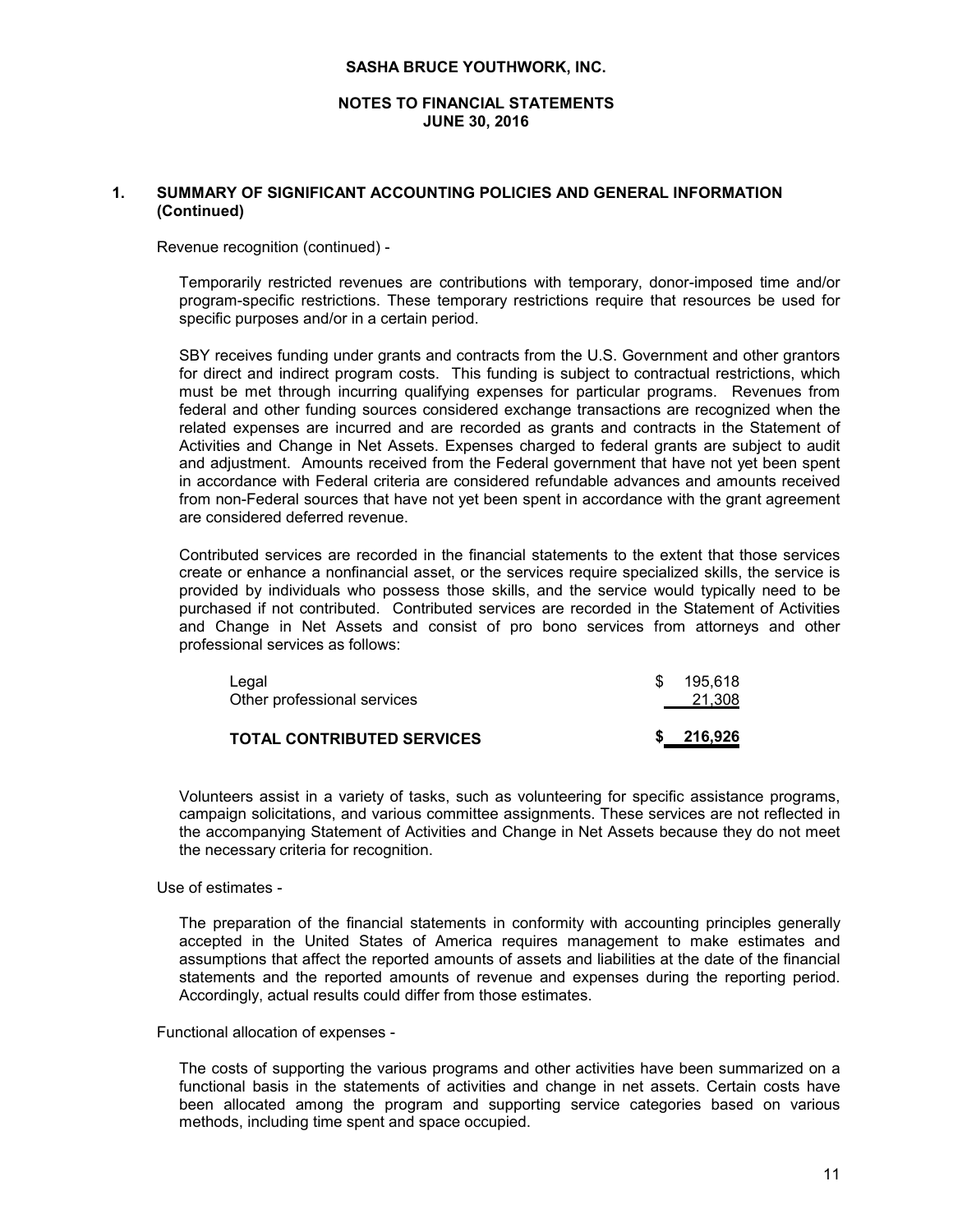## **NOTES TO FINANCIAL STATEMENTS JUNE 30, 2016**

# **1. SUMMARY OF SIGNIFICANT ACCOUNTING POLICIES AND GENERAL INFORMATION (Continued)**

Risks and uncertainties -

SBY invests in various investment securities. Investment securities are exposed to various risks such as interest rates, market and credit risks. Due to the level of risk associated with certain investment securities, it is at least reasonably possible that changes in the values of investment securities will occur in the near term and that such changes could materially affect the amounts reported in the accompanying financial statements.

Fair value measurement -

SBY adopted the provisions of FASB ASC 820, *Fair Value Measurement*. FASB ASC 820 defines fair value and establishes a fair value hierarchy based on the quality of inputs (assumptions that market participants would use in pricing assets and liabilities, including assumptions about risk) used to measure fair value, and enhances disclosure requirements for fair value measurements. SBY accounts for a significant portion of its financial instruments at fair value or considers fair value in their measurement.

The fair value hierarchy gives the highest priority to quoted prices in active markets for identical assets or liabilities (Level 1) and the lowest priority to unobservable inputs (Level 3). If the inputs used to measure the financial instruments fall within different levels of hierarchy, the categorization is based on the lowest level input that is significant to the fair value measurement of the instrument. Investments recorded in the Statement of Financial Position are categorized based on the inputs to valuation techniques as follows:

**Level 1.** These are investments where values are based on unadjusted quoted prices for identical assets in an active market SBY has the ability to access.

**Level 2.** These are investments where values are based on quoted prices for similar instruments in active markets, quoted prices for identical or similar instruments in markets that are not active, or model-based valuation techniques that utilize inputs that are observable either directly or indirectly for substantially the full-term of the investments.

**Level 3.** These are investments where inputs to the valuation methodology are unobservable and significant to the fair value measurement.

Concentrations -

SBY maintains its cash and cash equivalents with commercial financial institutions. SBY's cash and cash equivalents consist of commercial checking and savings accounts. These accounts were insured by the Federal Deposit Insurance Corporation (FDIC). As of June 30, 2016, the accounts exceeded the insured limit by approximately \$611,850. SBY monitors the creditworthiness of the institutions and has not experienced any credit losses on its cash and cash equivalents, nor does it expect to experience any such losses.

For the years ended June 30, 2016, approximately thirty percent of total Revenue (excluding contributed services) was received from federal and state funds.

#### **2. INVESTMENTS**

In accordance with FASB ASC 820, *Fair Value Measurement*, SBY has categorized its financial instruments, based on the priority of the inputs to the valuation technique, into a three-level fair value hierarchy.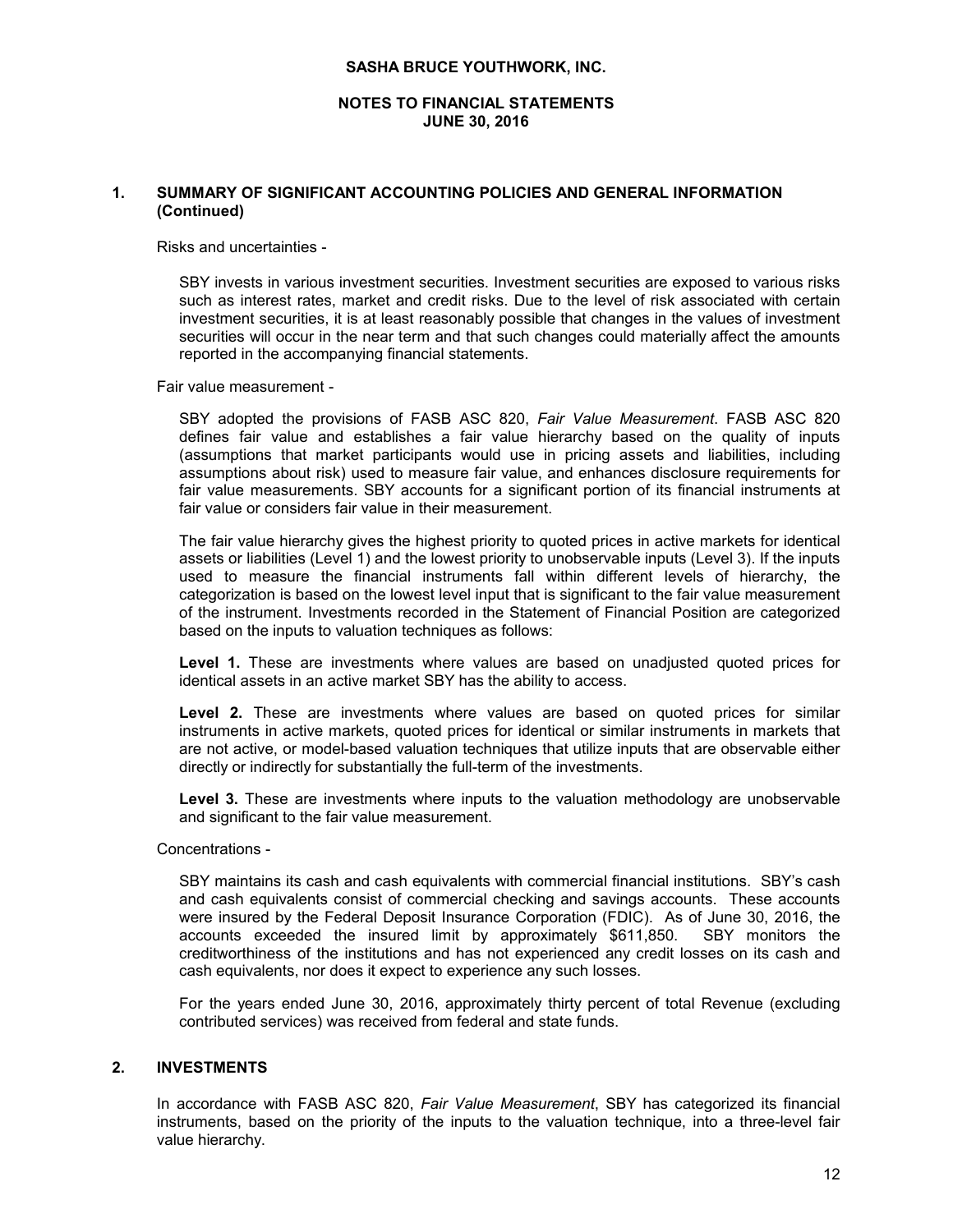#### **NOTES TO FINANCIAL STATEMENTS JUNE 30, 2016**

#### **2. INVESTMENTS (Continued)**

The table below summarizes, by level within the fair value hierarchy, SBY's investments as of June 30 2016:

| Asset Class: Investments        | Level 1      |   | Level 2                  |   | Level 3 |   | <b>Total</b><br>June 30, 2016 |
|---------------------------------|--------------|---|--------------------------|---|---------|---|-------------------------------|
| Money market funds              | \$<br>20,978 | S |                          | S |         | S | 20,978                        |
| Certificates of deposit         |              |   | 51,010                   |   |         |   | 51,010                        |
| Mutual funds - World allocation | 409,580      |   |                          |   |         |   | 409,580                       |
| Mutual funds - Growth           | 446,385      |   |                          |   |         |   | 446,385                       |
| Fixed income - High-yield bond  | 139,227      |   | $\overline{\phantom{0}}$ |   |         |   | 139,227                       |
| Fixed income - Core bond        | 437,222      |   |                          |   |         |   | 437,222                       |
| TOTAL                           | \$1,453,392  |   | 51,010                   |   |         |   | 1,504,402                     |

Following is a description of the valuation methodology used for investments measured at fair value. There have been no changes in the methodologies used at June 30, 2016.

- *Money market funds* Fair value is equal to the reported net asset value of the fund.
- *Certificates of deposit* Generally valued at original cost plus accrued interest, which approximates fair value.
- *Mutual funds*, *bonds* Fair value is equal to the reported net asset value of the fund, which is the price at which additional shares can be obtained.

Included in investment income are the following:

| Interest and dividends<br>Unrealized gain<br>Realized loss |   | 33.065<br>35.871<br>(820) |
|------------------------------------------------------------|---|---------------------------|
| TOTAL INVESTMENT INCOME                                    | S | 68.116                    |

#### **3. MORTGAGES PAYABLE**

Mortgages payable consisted of the following as of June 30, 2016:

- Interest-free first mortgage note dated June 6, 1991, for \$315,000 for the purchase of a building, due on August 1, 2023, and guaranteed by the U.S. Department of Housing and Urban Development, with principal payments of \$875 due monthly.
- Second mortgage note dated September 9, 1998, for \$424,186 for the purchase of a building, due on September 1, 2028, and guaranteed by the U.S. Department of Housing and Urban Development, accruing interest at a fixed annual rate of 1%, with interest and principal payments of \$1,364 due monthly.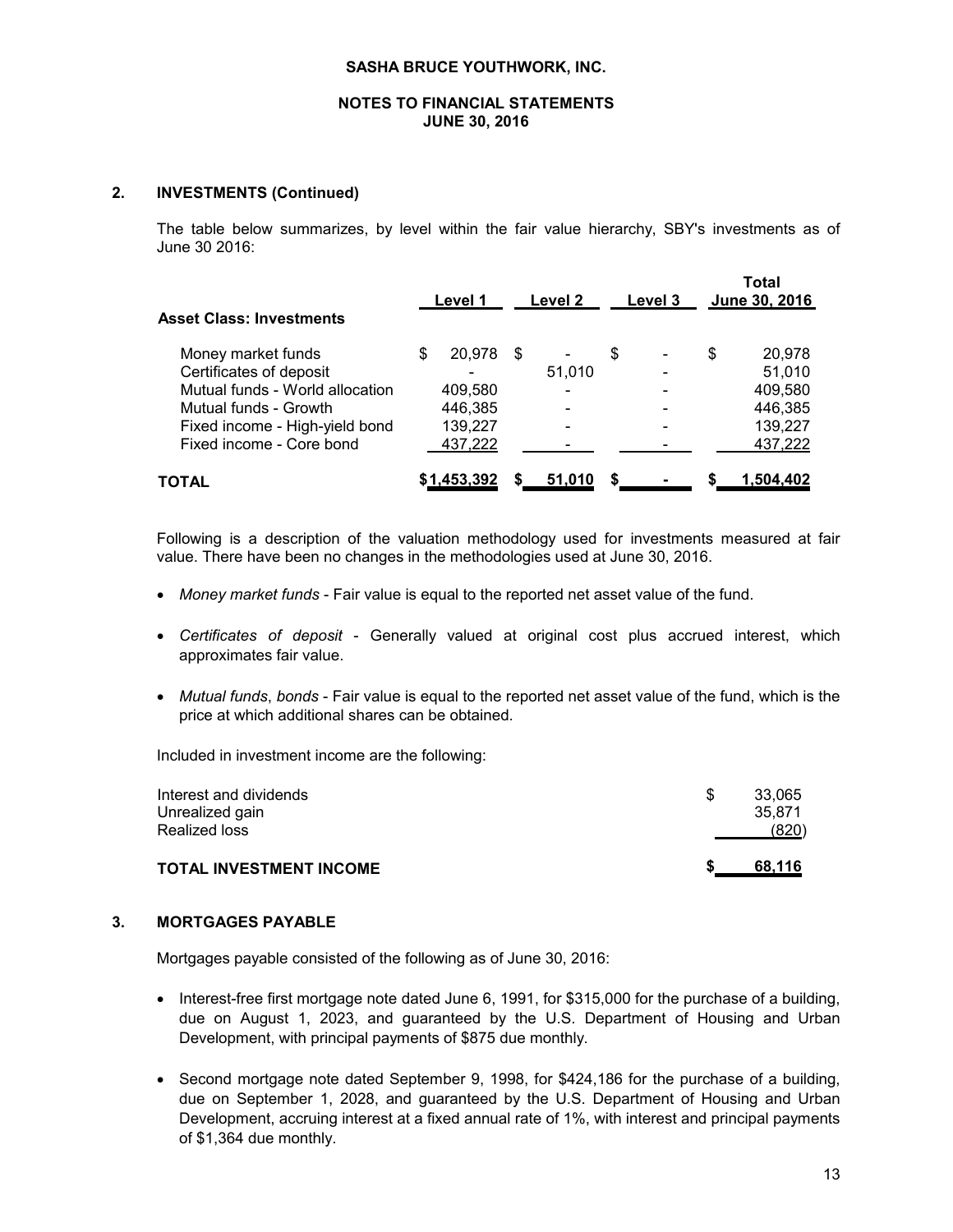#### **NOTES TO FINANCIAL STATEMENTS JUNE 30, 2016**

#### **3. MORTGAGES PAYABLE (Continued)**

As of June 30, 2016, the outstanding principal on these mortgage payables was \$254,099 and \$279,072, respectively. Principal payments are due as follows:

#### **Year Ending June 30,**

|      | 254,099      |
|------|--------------|
| 2021 | 152,739      |
| 2020 | 25,563       |
| 2019 | 25,414       |
| 2018 | 25,265       |
| 2017 | \$<br>25,118 |
|      |              |

SBY is required to submit audited financial statements to their lender no later than 180 days following fiscal year end. SBY requested and received an extension until March 3, 2016 to submit their audited financial statements.

For the year ending June 30, 2016, interest paid was \$1,899.

# **4. TEMPORARILY RESTRICTED NET ASSETS**

Temporarily restricted net assets consisted of the following as of June 30, 2016.

|                                              |     | 300.839 |
|----------------------------------------------|-----|---------|
| <b>Randall Recreation Center</b>             |     | 2,104   |
| Data Evaluation                              |     | 80,000  |
| Healthy Lives/Prevention and Social Services |     | 23.647  |
| Youth Scholarships                           |     | 152,000 |
| Safe Homes                                   | \$. | 43.088  |
|                                              |     |         |

The following temporarily restricted net assets were released from donor restrictions by incurring expenses (or through the passage of time) which satisfied the restricted purposes specified by the donors:

| Safe Homes                                   | \$. | 207.423 |
|----------------------------------------------|-----|---------|
| Education/Workforce and Development          |     | 21.033  |
| Healthy Lives/Prevention and Social Services |     | 130.086 |
| <b>Stable Families</b>                       |     | 37.018  |
| Data and Evaluation                          |     | 40,000  |
| <b>Randall Recreation Center</b>             |     | 655     |
|                                              |     | 436.215 |

# **5. LEASE COMMITMENTS**

SBY has month-to-month leases for office space. Rent expense for the year ending June 30, 2016 was \$261,668, which is included with "Occupancy and other related costs" in the Statement of Functional Expenses. Other related costs include utilities, repairs and maintenance, property taxes, trash removal and cleaning.